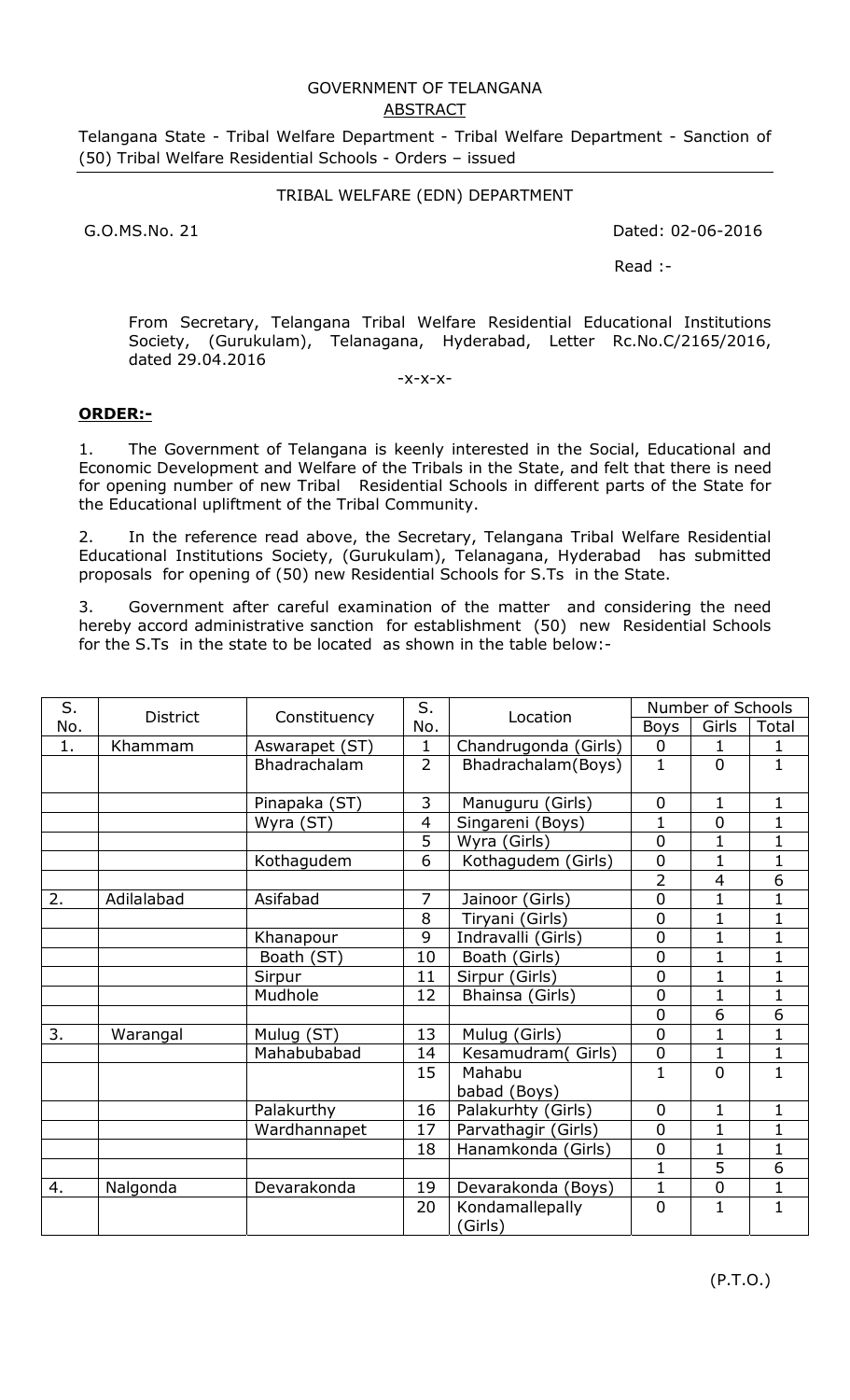|                |              | Miryalaquda          | 21              | Miryalaguda (Girls)     | 0              | $\mathbf{1}$     | $\mathbf{1}$   |
|----------------|--------------|----------------------|-----------------|-------------------------|----------------|------------------|----------------|
|                |              |                      | 22              | Damarcharla (Boys)      | $\mathbf{1}$   | $\boldsymbol{0}$ | $\mathbf{1}$   |
|                |              | Nagarjunasagar       | 23              | Peddavoora (Girls)      | $\mathbf 0$    | 1                | $\mathbf 1$    |
|                |              | Suryapet             | 24              | Chivvemla (Girls)       | $\mathbf 0$    | $\mathbf{1}$     | $\mathbf 1$    |
|                |              |                      |                 |                         | $\overline{2}$ | 4                | $\overline{6}$ |
| 5.             | Mahabubnagar | Achampet             | 25              | Achampet (Girls)        | $\overline{0}$ | $\mathbf{1}$     | $\mathbf{1}$   |
|                |              | Jadcherla            | 26              | Jadcherla (Girls)       | 0              | $\mathbf 1$      | $\mathbf 1$    |
|                |              | kodangal             | 27              | Kodangal (Boys)         | $\overline{1}$ | $\boldsymbol{0}$ | $\overline{1}$ |
|                |              | Shadnagar            | 28              | Kothur (Boys)           | $\mathbf{1}$   | $\pmb{0}$        | $\mathbf 1$    |
|                |              | Mahabubnagar         | 29              | Mahabubnagar(Girls)     | $\mathbf 0$    | $\mathbf{1}$     | $\mathbf{1}$   |
|                |              |                      |                 |                         | $\overline{2}$ | 3                | 5              |
| 6              | Medak        | Narayankhed          | 30              | Narayankhed (Boys)      | $\mathbf{1}$   | $\boldsymbol{0}$ | $\mathbf 1$    |
|                |              |                      | 31              | Manur (Girls)           | 0              | $\mathbf{1}$     | $\mathbf{1}$   |
|                |              |                      | 32              | Kangti (Boys)           | $\mathbf{1}$   | $\mathbf 0$      | $\mathbf{1}$   |
|                |              |                      | $\overline{33}$ | Kalher (Girls)          | $\mathbf 0$    | $\mathbf{1}$     | $\mathbf 1$    |
|                |              | Narsapur             | 34              | Narsapur (Girls)        | $\overline{0}$ | $\mathbf{1}$     | $\mathbf{1}$   |
|                |              |                      | 35              | Kowdipally (Boys)       | $\mathbf{1}$   | $\boldsymbol{0}$ | $\mathbf{1}$   |
|                |              | Zaheerabad           | $\overline{36}$ | Zaheerabad (Girls)      | $\mathbf 0$    | $\mathbf{1}$     | $\mathbf 1$    |
|                |              | Medak                | 37              | Medak (Girls)           | $\mathbf 0$    | $\mathbf{1}$     | $\mathbf 1$    |
|                |              |                      |                 |                         | $\overline{3}$ | 5                | 8              |
| $\overline{7}$ | Nizamabad    | Nizamabad<br>(Rural) | 38              | Dichpally (Girls)       | $\overline{0}$ | $\overline{1}$   | $\overline{1}$ |
|                |              |                      | 39              | Cheemanpally (Boys)     | $\mathbf{1}$   | $\mathbf 0$      | $\mathbf{1}$   |
|                |              | Yellareddy           | 40              | Nagireddypet (Boys)     | $\mathbf{1}$   | $\mathbf 0$      | $\mathbf{1}$   |
|                |              |                      | 41              | Yellareddy (Girls)      | 0              | $\mathbf{1}$     | $\mathbf 1$    |
|                |              | Banswada             | 42              | Banswada (Boys)         | $\overline{1}$ | $\mathbf 0$      | $\mathbf{1}$   |
|                |              |                      |                 |                         | $\overline{3}$ | $\overline{2}$   | $\overline{5}$ |
| 8              | Karimnagar   | Manthani             | 43              | Kataram (Girls)         | $\pmb{0}$      | $\mathbf{1}$     | $\overline{1}$ |
|                |              | Husnabad             | 44              | Husnabad (Boys)         | $\mathbf{1}$   | $\boldsymbol{0}$ | $\mathbf 1$    |
|                |              | Siricilla            | 45              | Siricilla Town (Girls)  | 0              | $\mathbf{1}$     | $\mathbf{1}$   |
|                |              |                      |                 |                         | $\mathbf{1}$   | $\overline{2}$   | 3              |
| 9              | Ranga Reddy  | Pargi                | 46              | Pargi (Girls)           | $\overline{0}$ | $\mathbf{1}$     | $\overline{1}$ |
|                |              | Ibrahimpatnam        | 47              | Ibrahimpatnam<br>(Boys) | 1              | $\mathbf 0$      | $\mathbf{1}$   |
|                |              | Tandur               | 48              | Tandur (Girls)          | $\pmb{0}$      | 1                | 1              |
|                |              | Maheswaram           | 49              | Kandukur (Boys)         | $\mathbf{1}$   | $\mathbf 0$      | $\mathbf 1$    |
|                |              |                      |                 |                         | $\overline{2}$ | $\overline{2}$   | 4              |
| 10             | Hyderabad    | Chandrayangutta      | 50              | Jangam met (Girls)      | $\pmb{0}$      | $\mathbf{1}$     | $\mathbf{1}$   |
|                |              |                      |                 |                         | $\mathbf 0$    | $\mathbf{1}$     | 1              |
|                |              |                      |                 | <b>TOTAL</b>            | 16             | 34               | 50             |
|                |              |                      |                 |                         |                |                  |                |

4. This order issues with the concurrence of Finance (HRM.II Department vide their U.O. No.6005-E/138/A1/HRM.II/2016, Dt.12.05.2016.

5. The Secretary, Telangana Tribal Welfare Residential Educational Institutions Society, (Gurukulam), Telanagana, Hyderabad, shall take necessary action accordingly.

(BY ORDER AND IN THE NAME OF THE GOVERNOR OF TELANGANA)

## SOMESH KUMAR PRINCIPAL SECRETARY TO GOVT. (TW)

To

The Secretary,

Telangana Tribal Welfare Residential Educational Institutions Society, (Gurukulam), Telanagana, Hyderabad